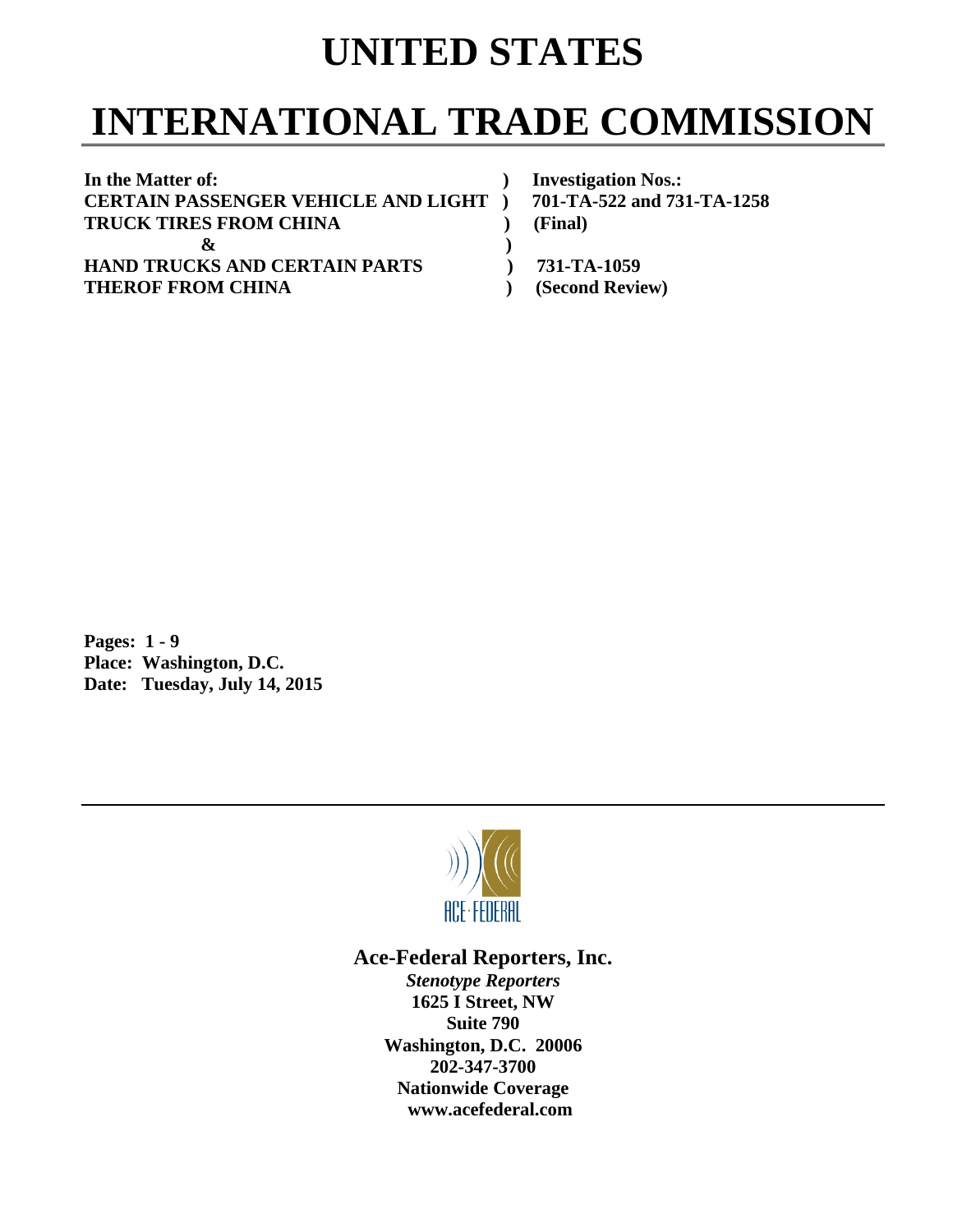1 THE UNITED STATES INTERNATIONAL TRADE COMMISSION 2 3 In the Matter of: (a) Investigation Nos.: 4 ) 701-TA-522 and 731-TA-1258 5 CERTAIN PASSENGER VEHICLE ) (FINAL) 6 AND LIGHT TRUCK TIRES ) 7 FROM CHINA ) 8 & ) Investigation No.: 9 HAND TRUCKS AND ) 731-TA-1059 10 CERTAIN PARTS THEROF ) (SECOND REVIEW) 11 FROM CHINA ) 12 13 Tuesday, July 14, 2015 14 Main Hearing Room (Room 101) 15 U.S. International 16 Trade Commission 17 500 E Street, S.W. 18 Washington, D.C. 19 The meeting, commenced, pursuant to notice, at 20 11:00 a.m., before the Commissioners of the United States 21 International Trade Commission, the Honorable MEREDITH M. 22 BROADBENT, presiding. 23 24 25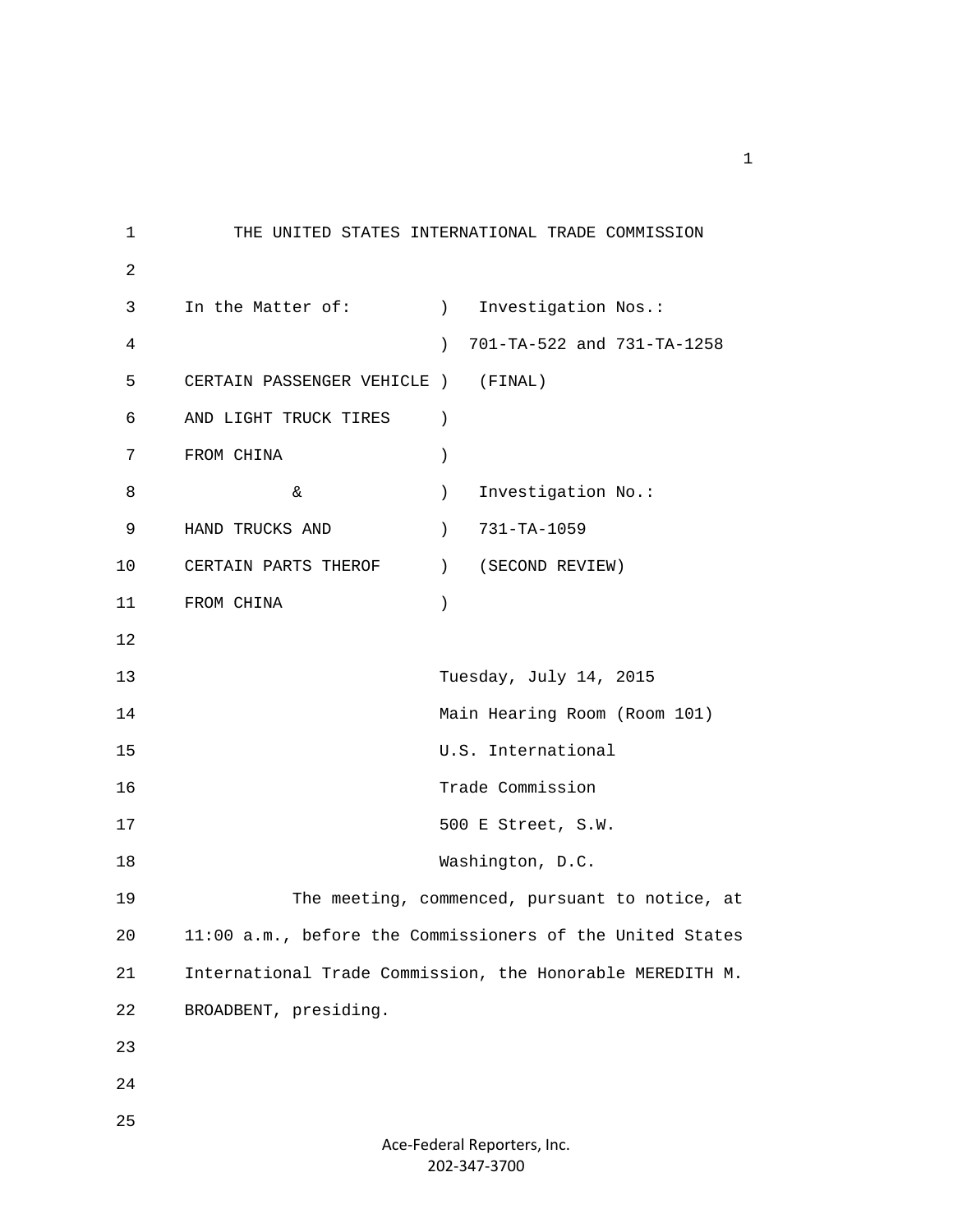|    |             | 1 APPEARANCES:                                   |
|----|-------------|--------------------------------------------------|
|    | 2           |                                                  |
|    | 3           | On behalf of the International Trade Commission: |
|    | $4^{\circ}$ | Commissioners:                                   |
|    | 5           | MEREDITH M. BROADBENT, CHAIRMAN                  |
|    | 6           | DEAN A. PINKERT, VICE CHAIRMAN                   |
|    | 7           | IRVING A. WILLIAMSON, COMMISSIONER               |
|    | 8           | DAVID S. JOHANSON, COMMISSIONER                  |
|    | 9           | F. SCOTT KIEFF, COMMISSIONER                     |
|    | 10          | RHONDA K. SCHMIDTLEIN, COMMISSIONER              |
| 11 |             |                                                  |
|    |             | 12 Staff:                                        |
|    |             | 13 RAYMOND CANTRELL, INTERNATIONAL TRADE         |
|    |             | 14 ANALYST                                       |
|    |             | 15 AIMEE LARSEN, ECONOMIST                       |
|    |             | JUSTIN ENCK, INVESTIGATOR                        |
|    | 17          | DAVID BOYLAND, ACCOUNTANT/AUDITOR                |
|    | 18          | MARY JANE ALVES, ATTORNEY                        |
| 19 |             | ELIZABETH HAINES, SUPERVISORY INVESTIGATOR       |
| 20 |             |                                                  |
|    | 21          | KEYSHA MARTINEZ, INVESTIGATOR                    |
|    | 22          | DAVID COFFIN, INTERNATIONAL TRADE ANALYST        |
|    | 23          | CHARLES ST. CHARLES, ATTORNEY                    |
|    | 24          | FRED RUGGLES, SUPERVISORY INVESTIGATOR           |
|    |             |                                                  |

25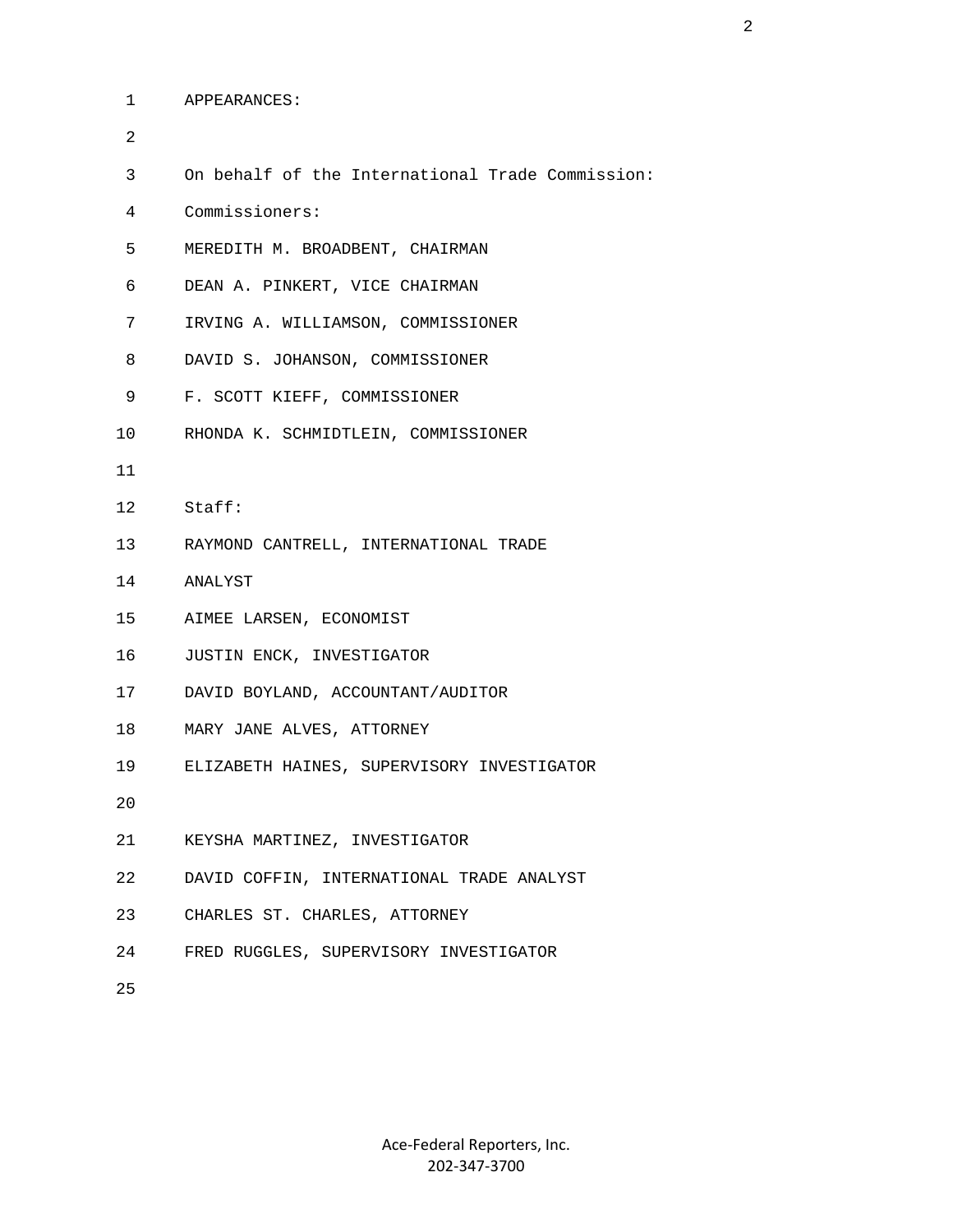### 1 APPEARANCES (CONTINUED):

| 2              |                                             |
|----------------|---------------------------------------------|
| $\mathbf{3}$   | WILLIAM R. BISHOP, SUPERVISORY HEARINGS AND |
| $\overline{4}$ | INFORMATION OFFICER                         |
| 5              | SHARON BELLAMY, PROGRAM SUPPORT SPECIALIST  |
| 6              | SONIA PARVEEN, STUDENT INTERN               |
| $7\phantom{.}$ |                                             |
| $\,8\,$        |                                             |
| $\mathsf 9$    |                                             |
| $10$           |                                             |
| $11\,$         |                                             |
| $1\,2$         |                                             |
| 13             |                                             |
| 14             |                                             |
| 15             |                                             |
| 16             |                                             |
| 17             |                                             |
| $18\,$         |                                             |
| 19             |                                             |
| $20\,$         |                                             |
| 21             |                                             |
| 22             |                                             |
| 23             |                                             |
| 24             |                                             |
| 25             |                                             |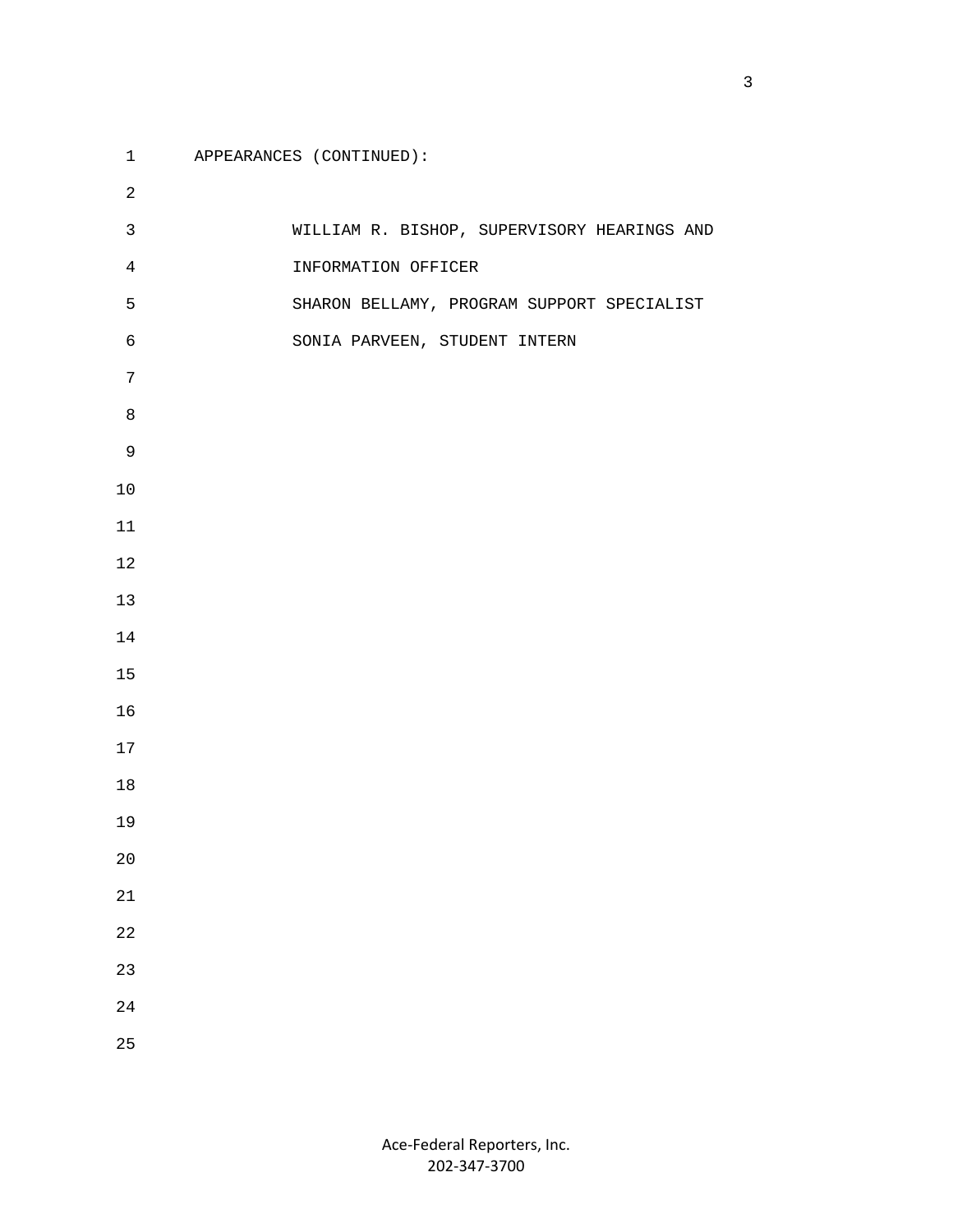1 P R O C E E D I N G S 2 (11:03 a.m.) 3 CHAIRMAN BROADBENT: Good morning. This meeting 4 of the U.S. International Trade Commission will now come to 5 order. 6 I want to welcome Rose Pinkert and Zeke Paley 7 Farkas who are visiting today. We appreciate having you 8 guys here. 9 I understand that there are no agendas for future 10 meetings or outstanding action jackets to consider. 11 Is there any objection to approval of the minutes 12 from June 2nd, 9th, 16th, 23rd, 2015, or to Ratification 13 List 15-007? 14 (No response.) 15 CHAIRMAN BROADBENT: Hearing no objection, they 16 are approved. 17 Next we turn to the vote on Investigation Nos. 18 701-522 and 731-1258 a Final, Certain Passenger Vehicle and 19 Light Truck Tires from China. 20 Welcome to Ms. Haines and to the staff who 21 participated in these investigations. 22 Are there any questions for the staff? 23 (No response.) 24 CHAIRMAN BROADBENT: Are there any objections or 25 corrections to the staff report?

> Ace‐Federal Reporters, Inc. 202‐347‐3700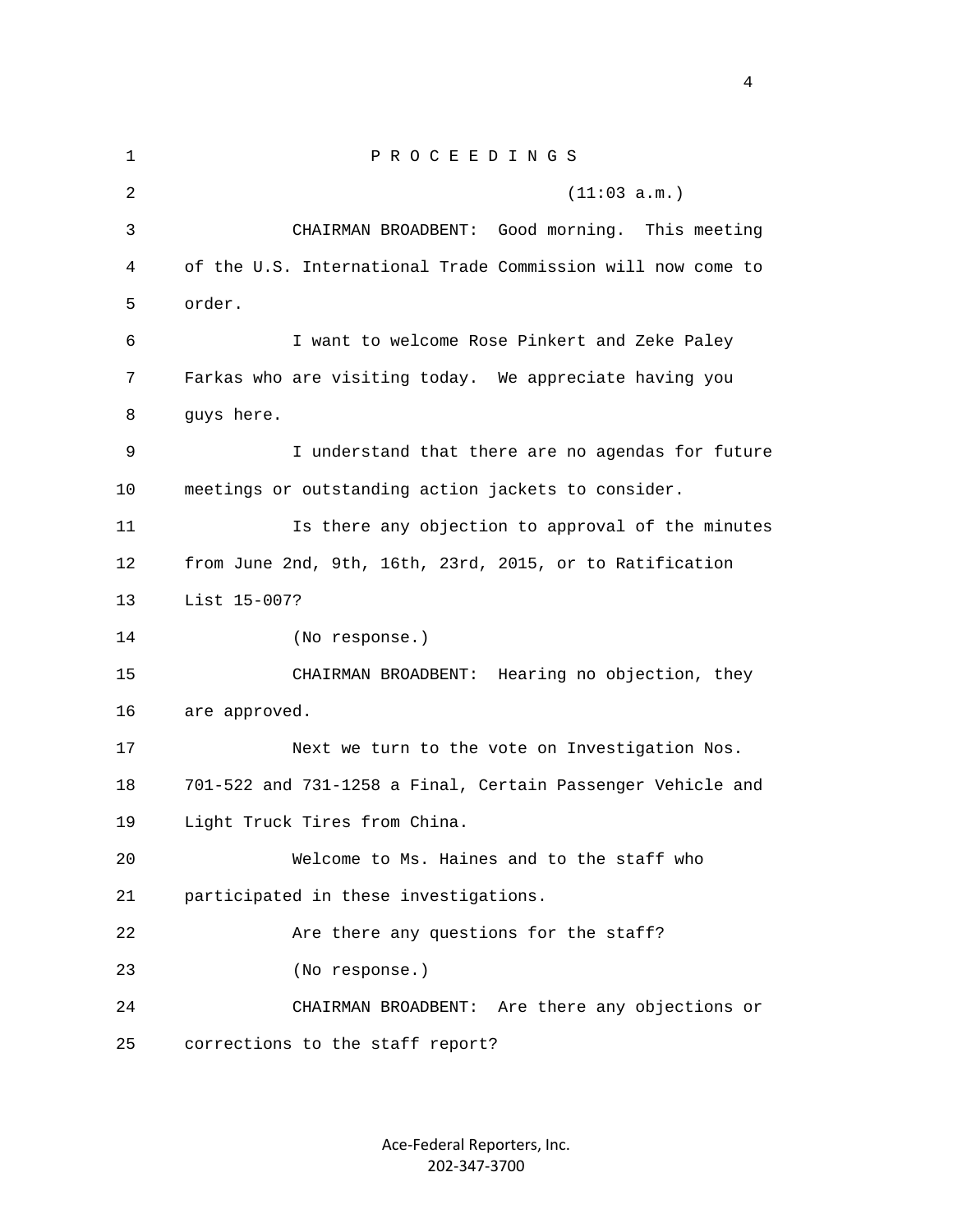1 MS. HAINES: Elizabeth Haines, no revisions. 2 CHAIRMAN BROADBENT: Is there any objection to 3 approval of this staff report? 4 (No response.) 5 CHAIRMAN BROADBENT: Hearing none it is approved. 6 Mr. Secretary, will you please call the roll? 7 MR. BISHOP: Commissioner Schmidtlein? 8 COMMISSIONER SCHMIDTLEIN: I vote in the 9 affirmative. 10 MR. BISHOP: Commissioner Pinkert? 11 COMMISSIONER PINKERT: I vote in the affirmative. 12 MR. BISHOP: Commissioner Kieff? 13 COMMISSIONER KIEFF: I vote in the negative. 14 MR. BISHOP: Commissioner Johanson? 15 COMMISSIONER JOHANSON: I vote in the negative. 16 MR. BISHOP: Commissioner Williamson? 17 COMMISSIONER WILLIAMSON: I vote in the 18 affirmative. 19 MR. BISHOP: Your microphone, please? 20 COMMISSIONER WILLIAMSON: Sorry. I vote in the 21 affirmative. 22 MR. BISHOP: Commissioner Broadbent? 23 CHAIRMAN BROADBENT: I vote in the negative. 24 MR. BISHOP: Madam Chairman, the Commission has 25 reached affirmative determinations.

> Ace‐Federal Reporters, Inc. 202‐347‐3700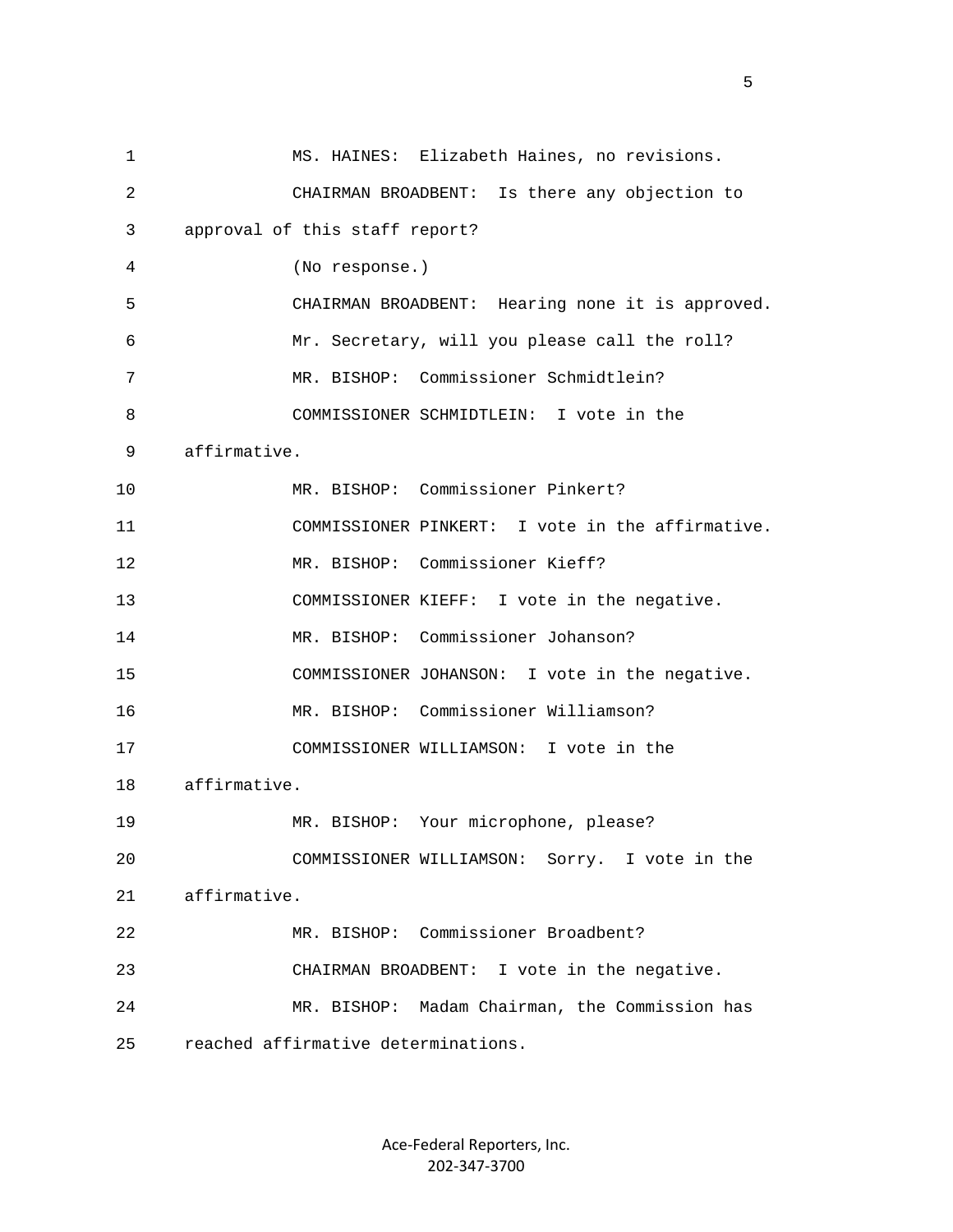1 CHAIRMAN BROADBENT: Thank you, Mr. Secretary. 2 Further information regarding these 3 determinations will be in the press release. Views of the 4 Commission currently are scheduled to be completed and filed 5 on August 3rd, 2015. 6 Thank you to all the staff who participated in 7 these investigations. 8 We will take a moment for the staff to change for 9 the next vote. 10 Thank you, Ms. Haines. 11 (Pause.) 12 CHAIRMAN BROADBENT: Next we turn to vote in 13 Investigation No. 731-1059, a second review, Hand Trucks and 14 parts thereof from China. 15 Welcome to Mr. Ruggles and to the staff who 16 participated in this investigation. 17 Are there any questions for the staff? 18 (No response.) 19 CHAIRMAN BROADBENT: Are there any additions or 20 corrections to the staff report? 21 MR. RUGGLES: Madam Chairman, the report may be 22 approved as it stands. 23 CHAIRMAN BROADBENT: Is there any objection to 24 approval of the staff report? 25 (No response.)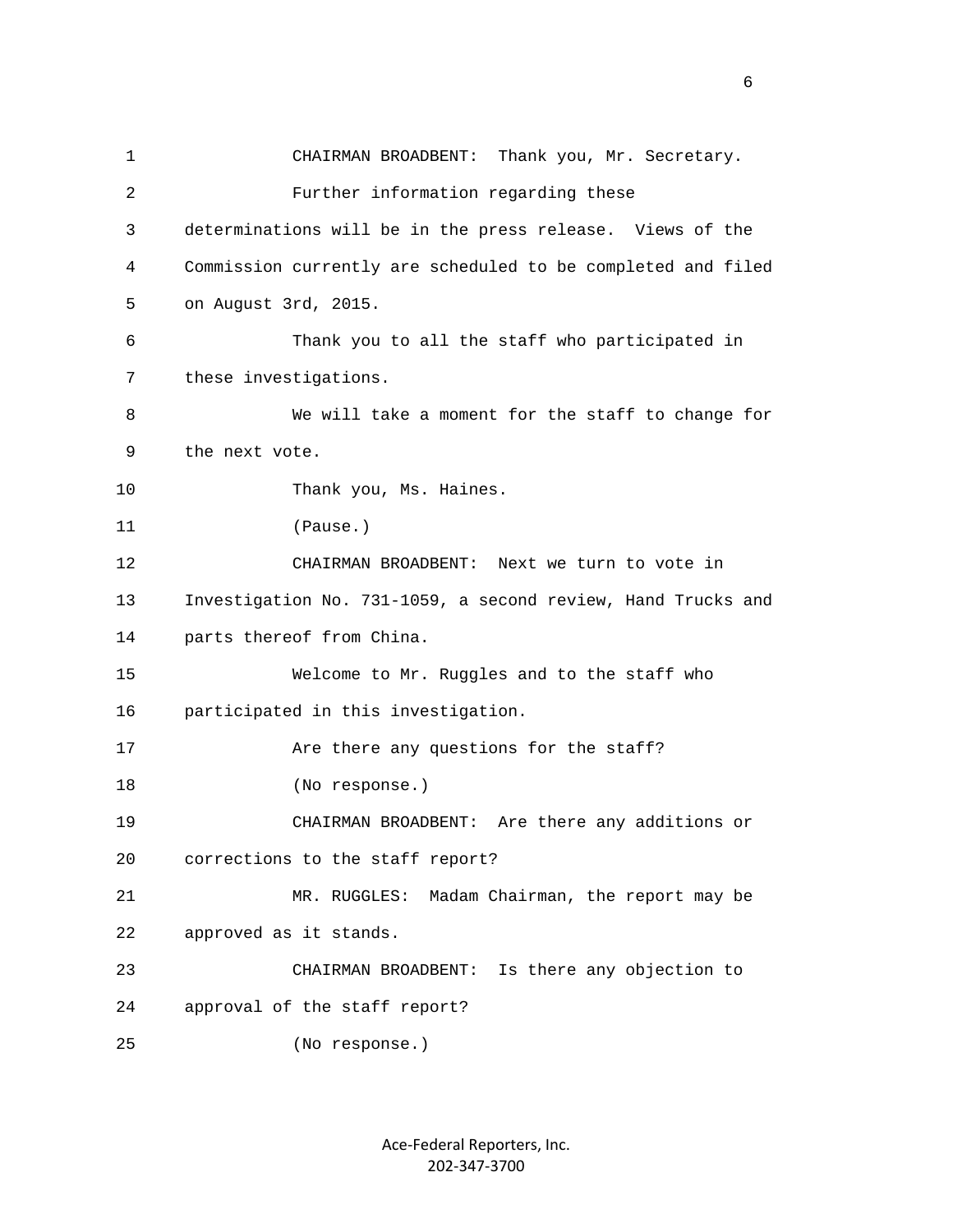1 CHAIRMAN BROADBENT: Hearing none, it is 2 approved. 3 Mr. Secretary, will you please call the roll? 4 MR. BISHOP: Commissioner Johanson? 5 COMMISSIONER JOHANSON: I vote in the 6 affirmative. 7 MR. BISHOP: Commissioner Broadbent? 8 CHAIRMAN BROADBENT: I vote in the affirmative. 9 MR. BISHOP: Commissioner Schmidtlein? 10 COMMISSIONER SCHMIDTLEIN: I vote in the 11 affirmative. 12 MR. BISHOP: Commissioner Williamson? 13 COMMISSIONER WILLIAMSON: I vote in the 14 affirmative. 15 MR. BISHOP: Commissioner Pinkert? 16 COMMISSIONER PINKERT: I vote in the affirmative. 17 MR. BISHOP: Commissioner Kieff? 18 COMMISSIONER KIEFF: I vote in the affirmative. 19 MR. BISHOP: Madam Chairman, the Commission has 20 reached an affirmative determination. 21 CHAIRMAN BROADBENT: Thank you, Mr. Secretary. 22 Further information regarding these 23 determinations will be in the press release. Views of the 24 Commission are currently scheduled to be completed and filed 25 on July 30th, 2015.

> Ace‐Federal Reporters, Inc. 202‐347‐3700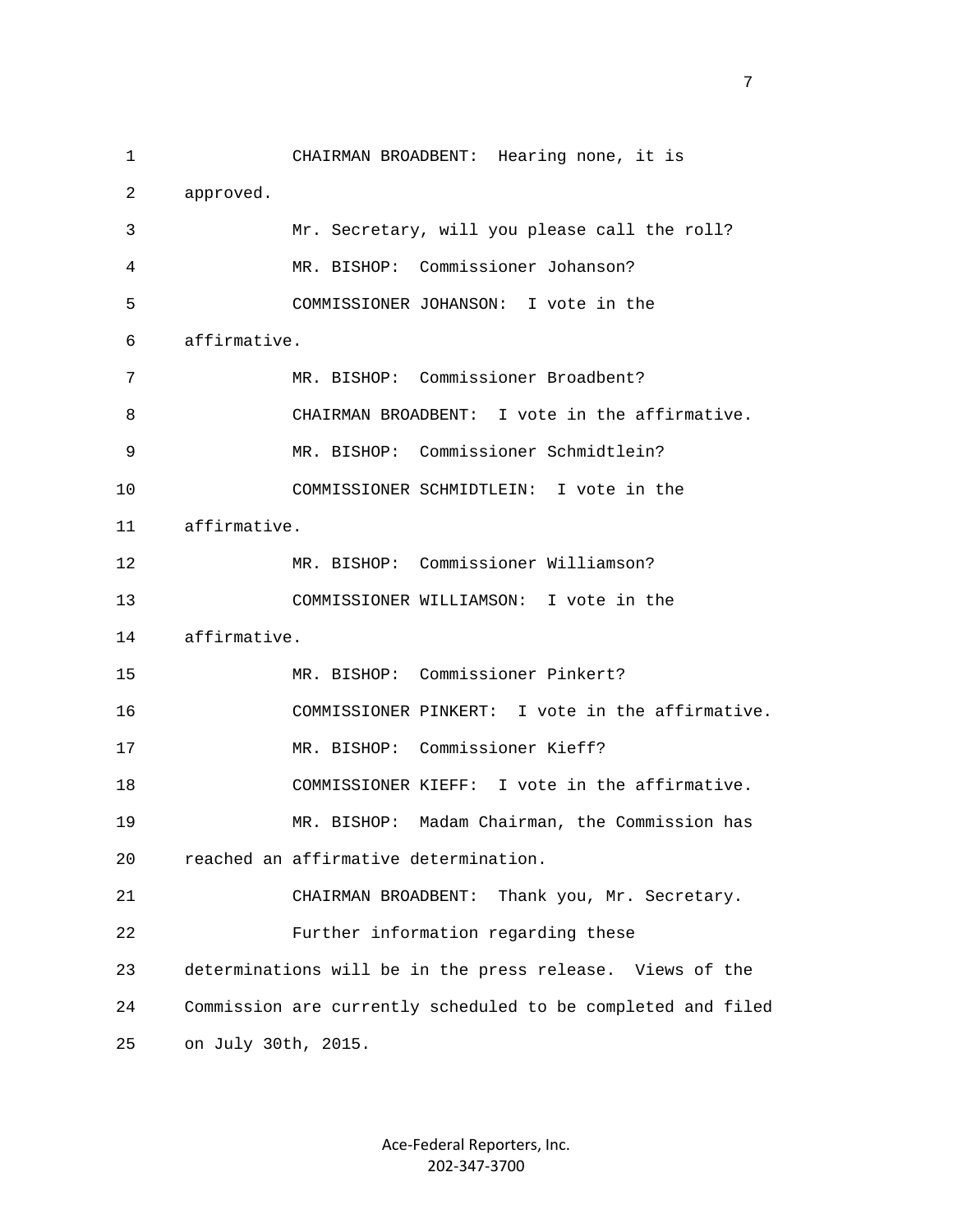| $\mathbf 1$    | Thank you again to all the staff that             |
|----------------|---------------------------------------------------|
| $\mathbf{2}$   | participated in this investigation.               |
| $\mathsf{3}$   | Seeing that there is no other business before the |
| $\overline{4}$ | Commission, this meeting is adjourned.            |
| 5              | (Whereupon, at 11:07 a.m., the meeting was        |
| $\epsilon$     | adjourned.)                                       |
| $\overline{7}$ |                                                   |
| $\,8\,$        |                                                   |
| $\mathsf 9$    |                                                   |
| $10$           |                                                   |
| 11             |                                                   |
| $12\,$         |                                                   |
| $13$           |                                                   |
| $14\,$         |                                                   |
| 15             |                                                   |
| 16             |                                                   |
| 17             |                                                   |
| 18             |                                                   |
| 19             |                                                   |
| $20\,$         |                                                   |
| 21             |                                                   |
| 22             |                                                   |
| 23             |                                                   |
| $2\sqrt{4}$    |                                                   |
| 25             |                                                   |